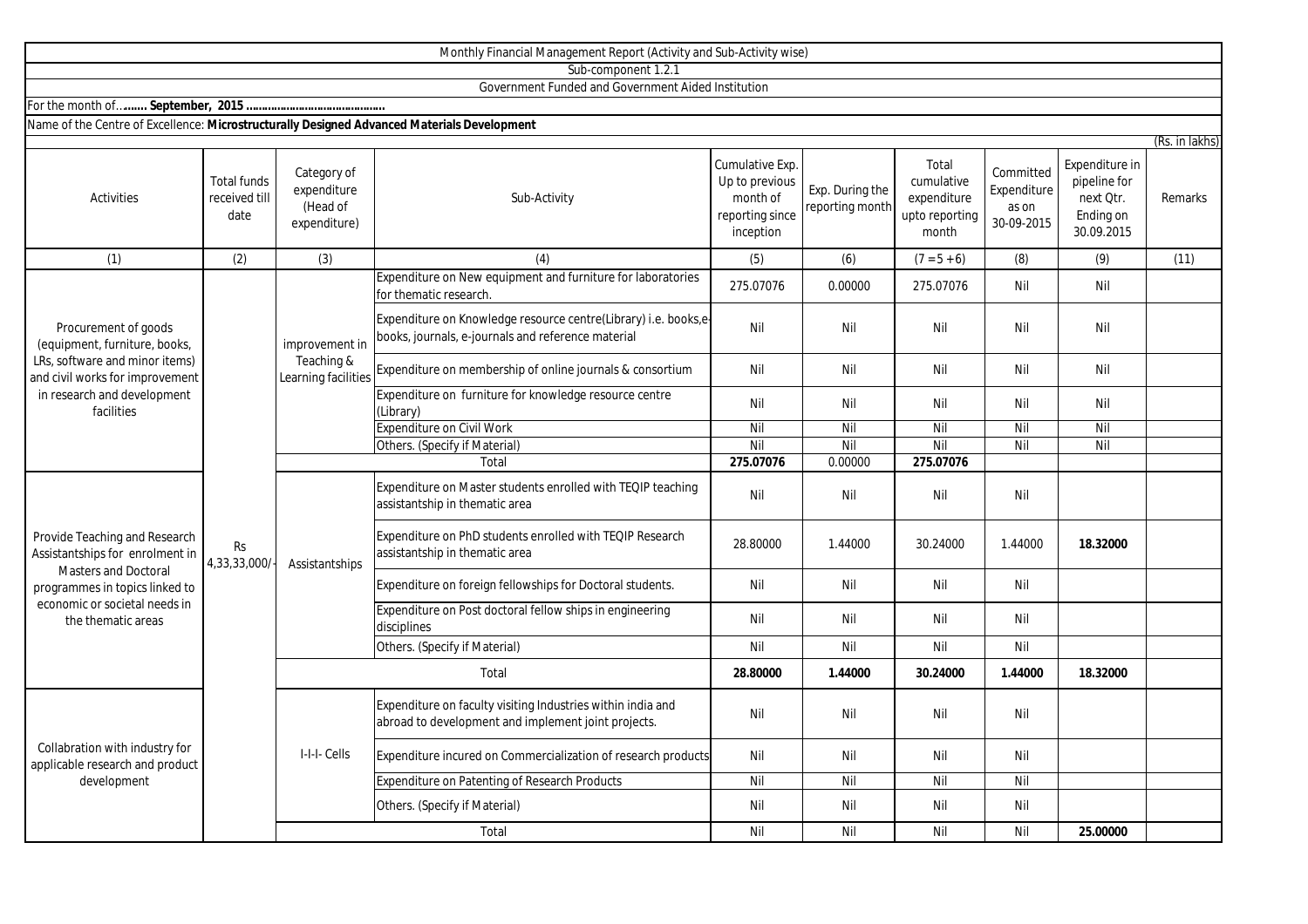| <b>Activities</b>                                                                                                                               | <b>Total funds</b><br>received till<br>date | Category of<br>expenditure<br>(Head of<br>expenditure) | Sub-Activity                                                                                                                                   | Cumulative Exp.<br>Up to previous<br>month of<br>reporting since<br>inception | Exp. During the<br>reporting month | Total<br>cumulative<br>expenditure<br>upto reporting<br>month | Committed<br>Expenditure<br>as on<br>30-09-2015 | Expenditure in<br>pipeline for<br>next Otr.<br>Ending on<br>30.09.2015 | Remarks |
|-------------------------------------------------------------------------------------------------------------------------------------------------|---------------------------------------------|--------------------------------------------------------|------------------------------------------------------------------------------------------------------------------------------------------------|-------------------------------------------------------------------------------|------------------------------------|---------------------------------------------------------------|-------------------------------------------------|------------------------------------------------------------------------|---------|
| National / International<br>collabration for Research and<br>Development activities with<br>Academic Institutions and<br>R<br>& D organisations |                                             | R&D                                                    | Expenditure on Securing sponsored projects and Consultancy<br>assignments                                                                      | Nil                                                                           | Nil                                | Nil                                                           | Nil                                             |                                                                        |         |
|                                                                                                                                                 |                                             |                                                        | Expenditure on Publication of research papers in peer reviewed<br>iournals                                                                     | 0.08092                                                                       | $\mathbf 0$                        | 0.08092                                                       | Nil                                             |                                                                        |         |
|                                                                                                                                                 |                                             |                                                        | Expenditure incured on Commercialization of research products                                                                                  | Nil                                                                           | Nil                                | Nil                                                           | Nil                                             |                                                                        |         |
|                                                                                                                                                 |                                             |                                                        | <b>Expenditure on Patenting of Research Products</b>                                                                                           | 0.76550                                                                       | 0.00000                            | 0.76550                                                       | Nil                                             |                                                                        |         |
|                                                                                                                                                 |                                             |                                                        | Expenditure on amount paid to Consultant for participation in<br>Research & Development and for delivering expert lectures                     | Nil                                                                           | Nil                                | Nil                                                           | Nil                                             |                                                                        |         |
|                                                                                                                                                 |                                             |                                                        | Expenditure on faculty visiting Industries within india and<br>abroad to development and implement joint projects.                             | Nil                                                                           | Nil                                | Nil                                                           | Nil                                             |                                                                        |         |
|                                                                                                                                                 |                                             |                                                        | Expenditure on characterization of sample of R & D projects                                                                                    | Nil                                                                           | Nil                                | Nil                                                           | Nil                                             |                                                                        |         |
|                                                                                                                                                 |                                             |                                                        | Expenditure on Presentation of paper in International Seminar,<br>Conference etc. by Doctoral students                                         | 11.39284                                                                      | 0.00000                            | 11.39284                                                      | Nil                                             |                                                                        |         |
|                                                                                                                                                 |                                             |                                                        | Others. (Specify if Material)                                                                                                                  | 24.20659                                                                      | $\mathbf 0$                        | 24.20659                                                      | Nil                                             |                                                                        |         |
|                                                                                                                                                 |                                             |                                                        | Total                                                                                                                                          | 36.44585                                                                      | 0.00000                            | 36.44585                                                      | <b>Nil</b>                                      | 13.55415                                                               |         |
| Enhancing research competence<br>of faculty and knowledge sharing<br>in thematic areas, both within<br>India and abroad                         |                                             | <b>FSD</b>                                             | Expenditure on faculty training for enhancement of Research<br>competence in thematic areas                                                    | 3.58528                                                                       | $\pmb{0}$                          | 3.58528                                                       | Nil                                             |                                                                        |         |
|                                                                                                                                                 |                                             |                                                        | Expenditure incurred on Participation by faculty in seminars,<br>conferences, workshops and Continuing Education Programes<br>(CEPs) etc.      | 0.19965                                                                       | $\Omega$                           | 0.19965                                                       | Nil                                             |                                                                        |         |
|                                                                                                                                                 |                                             |                                                        | Expenditure on Organizing thematic area training programmes,<br>workshops, seminars, conferences and Continuing Education<br>Programmes (CEPs) | Nil                                                                           | Nil                                | Nil                                                           | Nil                                             |                                                                        |         |
|                                                                                                                                                 |                                             |                                                        | Expenditure on staff development                                                                                                               | Nil                                                                           | Nil                                | $\overline{N}$                                                | Nil                                             |                                                                        |         |
|                                                                                                                                                 |                                             |                                                        | Expenditure on seed grant to researchers to venture into new<br>directions within the specified theme.                                         | Nil                                                                           | Nil                                | Nil                                                           | Nil                                             |                                                                        |         |
|                                                                                                                                                 |                                             |                                                        | Others. (Specify if Material)                                                                                                                  | Nil                                                                           | Nil                                | Nil                                                           | Nil                                             |                                                                        |         |
|                                                                                                                                                 |                                             |                                                        | Total                                                                                                                                          | 3.78493                                                                       | $\mathbf{0}$                       | 3.78493                                                       | Nil                                             | 46.21507                                                               |         |
| Incremental operating cost                                                                                                                      |                                             | <b>IOC</b>                                             |                                                                                                                                                | 12.73223                                                                      | 0.31470                            | 13.04693                                                      | 0.29000                                         | 36.66307                                                               |         |
| <b>GRAND TOTAL</b>                                                                                                                              |                                             |                                                        | 356.83377                                                                                                                                      | 1.75470                                                                       | 358.58847                          | 1.73000                                                       | 139.75229                                       |                                                                        |         |